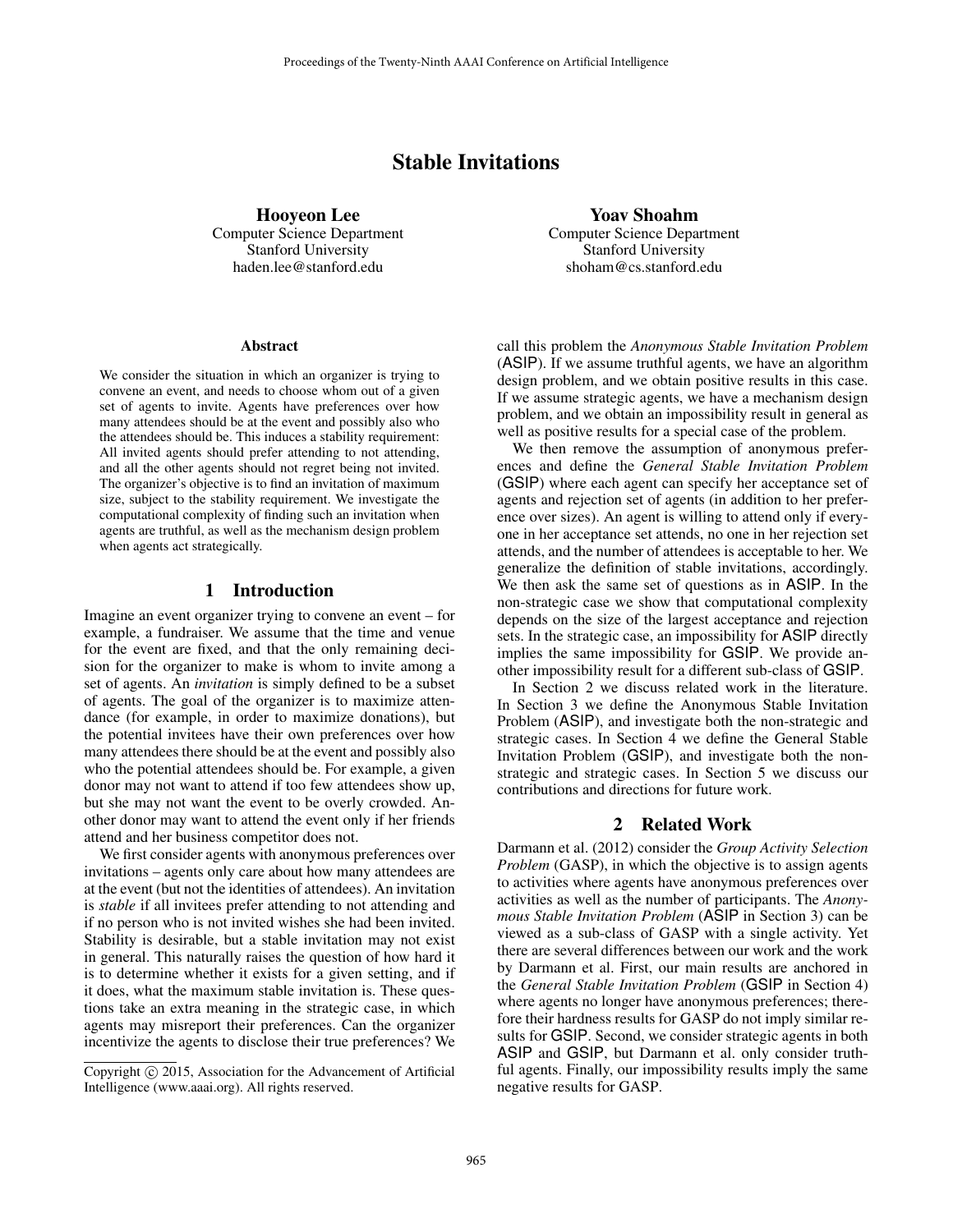The Stable Invitations Problems (both ASIP and GSIP) are closely related to hedonic games. In a hedonic game each agent has preferences over coalitions that she can be a member of (usually given by a weak order over all coalitions). If each agent is indifferent among all coalitions of the same size that includes her, then a given hedonic game is said to be anonymous. Much work has been devoted to analyzing solution concepts in hedonic coalition games such as stability and Pareto-optimality (Bogomolnaia and Jackson. 2002; Dreze and Greenberg. 1980; Aziz and Brandl. 2012). In this work we take a solution concept of (Nash) stability for granted, and focus on analyzing complexity of finding stable solutions. In particular, we are interested in finding Nashstable invitations and individually rational invitations (we provide formal definitions in Section 3).

Ballester (2004) provides a number of computational complexity results (in fact, hardness results) for finding a core-stable, Nash-stable, or individually rational outcome in hedonic games and anonymous hedonic games. These hardness results do not imply similar hardness results for GSIP for two reasons. First, the hardness results on anonymous hedonic games do not hold for GSIP because GSIP is not equivalent to anonymous hedonic games. Second, one can transform an instance of GSIP into a (non-anonymous) hedonic game in a naïve manner by listing all possible coalitions, but this increases the size of input exponentially. Therefore our results discussed in this work are original and should not be considered as a derivative of the work by Darmann et al. or Ballester.

#### 3 Anonymous Stable Invitation Problem

#### 3.1 Definitions and Notation

Definition 1. An instance of the *Anonymous Stable Invitation Problem* (ASIP) is a pair  $(N, P)$  where  $N =$  ${a_1, a_2, \ldots, a_n}$  is a set of *n* agents and *P* is an *n*-tuple of preferences of agents where  $P = (P_1, P_2, \ldots, P_n)$ . For each agent  $a_i$ , we define  $P_i$  to be a total preorder  $(\succeq_i)$ on the set of outcomes,  $X = \{0, 1, 2, \ldots, n\}$ . An outcome  $x \in (X \setminus \{0\})$  denotes the number of attendees and  $x = 0$  is a special outcome of not attending. For any  $x_1, x_2 \in (X \setminus \{0\}), x_1 \succeq_i x_2$  is interpreted as agent  $a_i$ weakly preferring attending the event if  $x_1$  attendees are present (including herself) to attending if  $x_2$  attendees are present (including herself). We use  $\succ_i$  and  $\sim_i$  to denote the induced strict preferences and indifference relations, respectively. We drop the subscript  $(i)$  if it is clear from the context.

We assume that for each  $a_i$  and each  $x \in (X \setminus \{0\})$ , either  $x \succ_i 0$  or  $0 \succ_i x$ . That is, no agent is indifferent between not attending and any other outcome. This assumption is made for convenience and does not change our technical results.

We now formally define invitations and notion of stability.

**Definition 2.** Given an instance  $(N, P)$ , an *invitation* S is a subset of  $N$ , and is interpreted as the organizer inviting the agents in S. An invitation S satisfies *individual rationality (IR)* if for every agent  $a_i \in S$  it holds that  $|S| \succ_i 0$ . An invitation S exhibits *no exclusion-regret with addition (a-ER)* if for every agent  $a_i \notin S$  it holds that  $|S \cup \{a_i\}| = (|S|+1) \prec_i$ 

0. An invitation S exhibits *no exclusion-regret with replacement (r-ER)* if for every agent  $a_j \notin S$  it holds that  $|S| \prec_i 0$ . An invitation is *a-stable* (*r-stable*, respectively) if it satisfies IR and exhibits no a-ER (IR and no r-ER, respectively).

In words, a-ER states that an agent who is not invited should not wish that she had been invited in addition to those who are invited (hence the name 'addition'), while r-ER states that an agent who is not invited should not wish that she had been invited in place of someone else who is invited (hence the name 'replacement'). These two definitions are not equivalent. In most parts of this paper we only use a-ER and a-stable and refer to them simply as ER and stable. However our technical results are unchanged when we instead use r-ER and r-stable (see Section 4.5 for details).

For each agent  $a_i$ , we can naturally induce from  $P_i$  her preference over the set of all invitations. Given  $S$  and  $S'$ , if both contain  $a_i$ , then the preference relation between S and S' is induced from  $P_i$  on |S| and |S'| (their cardinality). If neither contains  $a_i$ , then both invitations are equivalent to 0 (the outside option). If S contains  $a_i$  and  $S^f$  does not, then the preference relation is induced from  $P_i$  on  $|S|$ and 0. We overload our notation ( $\sim_i, \succeq_i, \succ_i$ ) for the induced preferences over invitations. The preferences of agents over invitations are now well-defined.

Let us define two special classes of preferences of agents, increasing (INC) and decreasing (DEC). Informally, agents with INC-preferences (DEC, respectively) prefer the event with more attendees (fewer, respectively). In particular INCpreference implies that  $n$  is the most favorable outcome and DEC-preference that 1 is the most favorable outcome.

**Definition 3.** Agent  $a_i$  has an INC-preference if there is some threshold  $l_i$  such that  $n \succeq_i (n - 1) \succeq_i \cdots \succeq_i (l_i) \succeq_i$  $0 \sim k$  for all  $1 \leq k < l_i$ . Agent  $a_i$  has a DEC-preference if there is some threshold  $h_i$  such that  $1 \succeq_i 2 \succeq_i \cdots \succeq_i$  $(h_i) \succ_i 0 \sim k$  for all  $h_i < k \leq n$ .

We assume that agents can have arbitrary preferences, but these two special types preferences play an important role in the strategic case in Section 3.4.

# 3.2 Examples of ASIP

Example 1 (Stable invitations are not unique). Let us consider two agents with identical preferences:

$$
P_1: 1 \succ 0 \succ 2, \quad P_2: 1 \succ 0 \succ 2
$$

Note that both agents have DEC-preferences (with  $h_1$  =  $h_2 = 1$ ). The two stable invitations are  $S_1 = \{a_1\}$  and  $S_2 = \{a_2\}$ . The empty invitation ( $\emptyset$ ) exhibits ER while the full invitation  $(N)$  is not IR.

Example 2 (A stable invitation may not exist). Let us consider three agents with the following preferences:

 $P_1: 3 \succ 2 \succ 0 \succ 1, P_2: 1 \succ 0 \succ 2 \sim 3, P_3: 0 \succ 1 \sim 2 \sim 3$ Note that  $a_1$  has an INC-preference (with  $l_1 = 2$ ) while  $a_2$ has a DEC-preference (with  $h_2 = 1$ ).  $a_3$  is simply unwilling to attend the event (no outcome is acceptable to her). Due to  $a_3$ , any invitation including  $a_3$  is not IR. Between  $a_1$  and  $a_2$ only, the empty invitation exhibits ER due to  $a_2$ ,  $S_1 = \{a_1\}$ is not IR due to  $a_1$ ,  $S_2 = \{a_2\}$  exhibits ER due to  $a_1$ , and  ${a_1, a_2}$  is not IR due to  $a_2$ .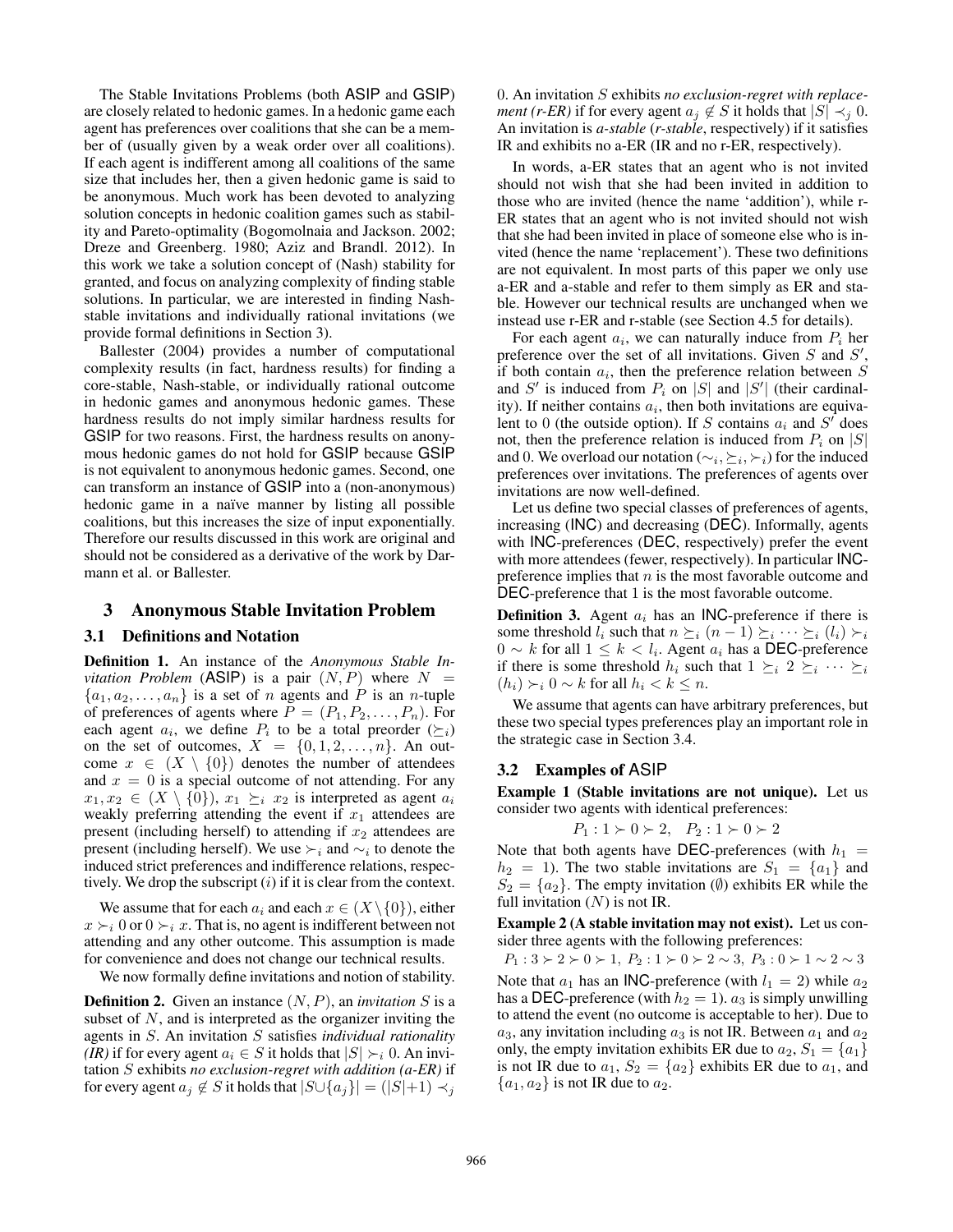### 3.3 The Non-strategic Case

We first consider the non-strategic case of ASIP in which agents are truthful. As Theorem 1 states, one can find a maximum stable invitation (if it exists) in polynomial time.<sup>1</sup> Due to space we only state our theorem here (formal proof can be found in a long version).

Theorem 1. *There exists a polynomial time algorithm that, given an instance of* ASIP*, determines whether a stable invitations exists, and finds a maximum one if it exists.*

# 3.4 The Strategic Case

In the strategic case of ASIP, we assume that agents may act strategically in reporting their preferences to the event organizer. Example 3 shows how agents may have an incentive to act strategically.

Example 3 (An agent may act strategically.). Let us revisit Example 1 with two agents with identical preferences:

$$
P_1: 1 \succ 0 \succ 2, \quad P_2: 1 \succ 0 \succ 2
$$

Recall from Example 1 that  $S_1 = \{a_1\}$  and  $S_2 = \{a_2\}$ are the only two stable invitations provided that both agents are truthful. If  $S_1$  were to be chosen by the organizer,  $a_2$ would have an incentive to act strategically, by reporting  $\hat{P}_2(1 \succ 2 \succ 0)$  instead of  $P_2$ . Given  $(P_1, \hat{P}_2)$ , the only stable invitation is  $S_2$  ( $S_1$  now exhibits ER due to  $a_2$ ). Notice that  $a_2$  strictly prefers  $S_2$  over  $S_1$  (because  $1 \succ_2 0$ ) and has an incentive to misreport in this example. By symmetry,  $a_1$  may act strategically if  $S_2$  were to be chosen.

We first provide a formal definition of a mechanism in the context of ASIP with strategic agents. We then state several impossibility results for general cases of ASIP, and also provide a strategy-proof mechanism for special cases of ASIP. Although we only consider deterministic mechanisms here, we discuss how one can generalize to randomized mechanisms at the end of this section.

**Definition 4.** Given an instance  $(N, P)$  of ASIP, we define  $V_i$  (the set of available actions to  $a_i$ ) to be the set of all preferences over X where  $X = \{0, 1, 2, \ldots, n\}$  is the set of outcomes. A (deterministic) *mechanism* is a pair  $(V, Z)$  where  $V = (V_1 \times \cdots \times V_n)$  is the set of action profiles of all agents (i.e.,  $V_i$  is a subset of total preorder on X) and  $Z: V \mapsto U$ is a mapping from each action profile to an invitation in  $U$ where  $\bar{U} = \bar{2}^N$ . Let  $V_{-i} = (V_1 \times \cdots \times V_{i-1} \times V_{i+1} \times \cdots \times V_n)$ be the set of action profiles available to all agents but agent  $a_i$ . A mechanism  $(V, Z)$  is said to be *strategy-proof* if for all  $a_i \in N$  it holds that  $Z(P_i, v_{-i}) \succeq_i Z(v_i, v_{-i})$  for all  $v_i \in V_i$  and  $v_{-i} \in V_{-i}$ .

We now formally state our first impossibility result.

Theorem 2. *No strategy-proof mechanism can find a stable invitation, even if it exists, for arbitrary instances of* ASIP*.*

*Proof.* Example 3 can serve as a proof; no strategy-proof mechanism can find a stable invitation for this instance.  $\square$ 

Intuitively this result is due to the conflicting interests of the organizer and agents – the organizer is trying to maximize attendance while the agents (with DEC-preferences) to minimize. Since no strategy-proof mechanisms can find a stable invitation, one can instead seek to design a strategyproof mechanism that can find a non-empty IR invitation that may exhibit exclusion-regret. We show that this is also impossible as Theorem 3 states.

Theorem 3. *No strategy-proof mechanism can find a nonempty individually rational (IR) invitation, even if it exists, for arbitrary instances of* ASIP*.*

*Proof.* Consider three agents with preferences as follows:

 $P_1: 3 \succ 0 \succ 2 \sim 1, P_2: 2 \succ 3 \succ 2 \succ 1, P_3: 3 \succ 2 \succ 0 \succ 1$ There are two non-empty IR invitations:  $S_1 = \{a_1, a_2, a_3\}$ and  $S_2 = \{a_2, a_3\}$ . If a mechanism chooses  $S_1$  given  $(P_1, P_2, P_3)$ ,  $a_2$  can report  $(2 \succ 0 \succ 3 \sim 1)$  and make  $S_2$  the only non-empty IR invitation. Similarly, if a mechanism chooses  $S_2$  given  $(P_1, P_2, P_3)$ ,  $a_3$  can report  $(3 \succ 0 \succ$  $2 \sim 1$ ) so as to make  $S_3$  the only non-empty IR invitation.

Earlier we emphasized that the conflict between agent(s) and the organizer is the main factor that leads to an impossibility result. Indeed, in the example we used in the proof of Theorem 2, both agents have DEC-preferences while the organizer's goal is to maximize attendance.

The rest of the proof is similar to that of Theorem 2.

We now consider a special case of ASIP in which all agents have INC-preferences. We obtain a positive result in this case as Theorem 4 states.

Theorem 4. *There is a strategy-proof mechanism for* INC*instances of* ASIP*, which can also find a maximum stable invitation in linear time (after sorting).*

*Proof sketch.* For simplicity let us assume that each agent reports her threshold value (i.e.,  $l_i$  as defined in Definition 3) as  $L_i$  ( $L_i$  may differ from  $l_i$ ). Our mechanism then chooses the largest k such that  $L_k \leq k$  holds and chooses the set of  $k$  agents with largest threshold values (if no such  $k$  exists, mechanism chooses the empty invitation).  $\Box$ 

Although our mechanism is simple, proof of Theorem 4 is not trivial. First, the full invitation is not necessarily stable (if at least one agent is unwilling to attend at all). Second, an agent may have an incentive to under-report such that the organizer would invite more agents than when the agent is truthful. It is indeed possible to under-report  $(L_i < l_i)$ and lead to a larger invitation, but we show that this larger invitation would contain less than  $l_i$  agents.

#### 3.5 Extensions

Although we have so far only discussed deterministic mechanisms, our impossibility results can be extended to randomized mechanisms. First we define  $Z$  to be a mapping from  $V$ to  $\Pi(U)$  where  $\Pi(U)$  denotes the set of all probability distributions over  $U$ . The definition of a strategy-proof mechanism must change accordingly – we do this by adopting the axioms in the von Neumann-Morgenstern utility theorem (Von Neumann and Morgenstern 1947). We introduce

<sup>&</sup>lt;sup>1</sup>We acknowledge that Theorem 1 is implied by the work by Darmann et al. (2012)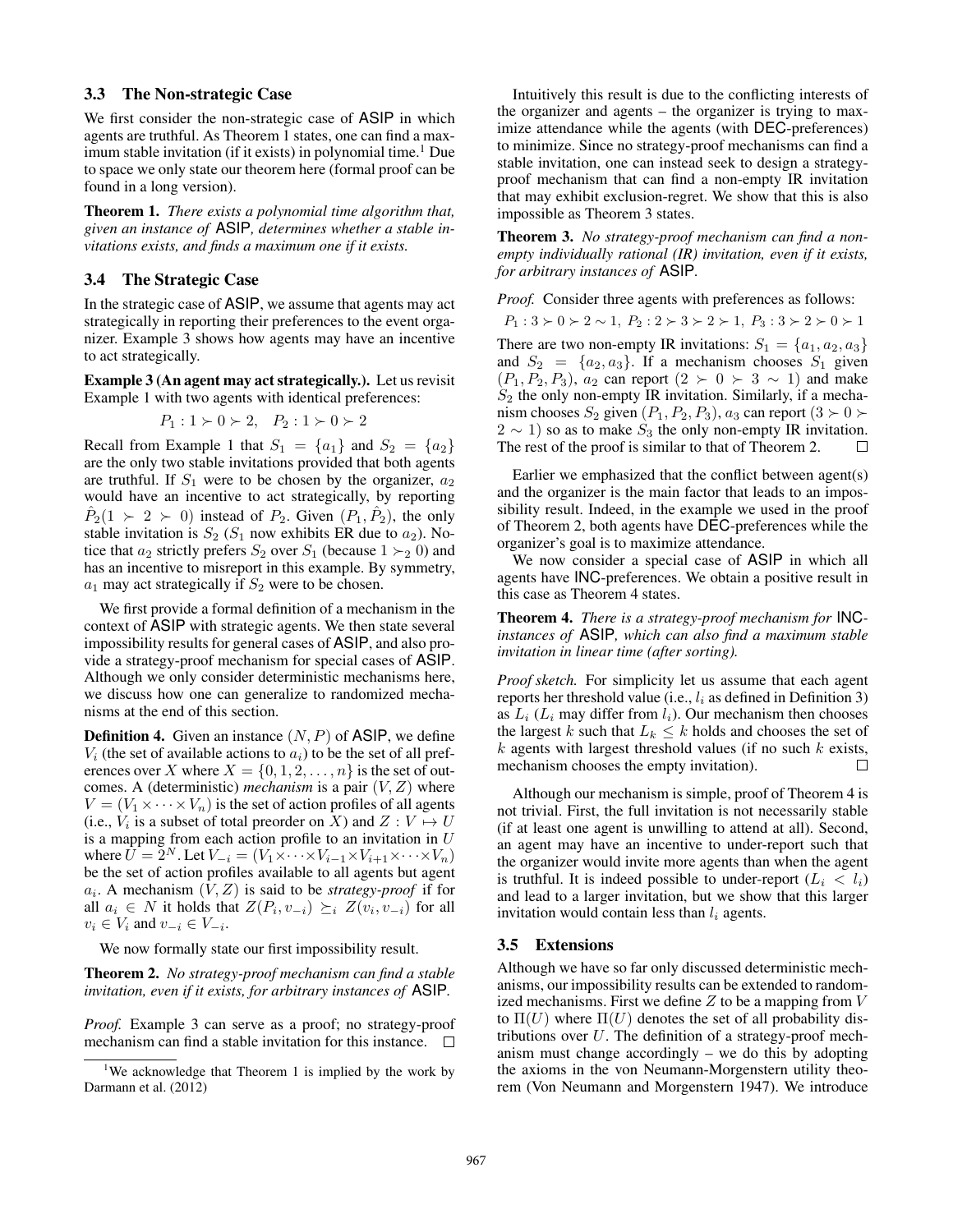lotteries over invitations and define preferences of agents over lotteries. Given a probability distribution over invitations, one can compute the expected cardinal utility of lotteries. We then define a strategy-proof mechanism analogously to Definition 4: for each  $a_i$ , it must hold that the expected utility of  $Z(P_i, v_{-i})$  is no less than the expected utility of  $Z(v_i, v_{-i})$  for all  $v_i \in V_i$  and for all  $v_{-i} \in V_{-i}$ . The impossibility result given by Theorem 2 still holds: If  $(V, Z)$  is a strategy-proof mechanism, then  $Z(P_1, P_2)$  must assign zero probability to both  $\{a_1\}$  and  $\{a_2\}$ , yet these are the only two stable invitations. All other impossibility results we mention in this work can be extended in this manner.

We can extend our results in a different direction by considering multiple time-alternatives for the event. In such settings, agents may have preferences over time-alternatives for the event, in addition to size of invitations. In the nonstrategic case, our easiness result is still applicable: One can run the algorithm used in Theorem 1 iteratively for each time-alternative, and choose the maximum stable invitation among all. In the strategic case, our impossibility results immediately imply the same negative results. For INCinstances of ASIP, we obtain a similar impossibility result even if there is only two time-alternatives. The intuition is that over-reporting  $(L_i > l_i)$  can give the veto power to an agent, which prevents us from designing a strategy-proof mechanism even for INC-instances of ASIP. Note that all of our impossibility results can be naturally extended to the Group Activity Selection Problem by Darmann et al. (2012) since ASIP is a sub-class of GASP with a single activity.

### 4 General Stable Invitation Problem

We now allow agents to specify which agents they like or do not like, in addition to preferences over sizes of invitations.

#### 4.1 Definitions and Notation

Let us formally define the General Stable Invitation Problem (GSIP) and solution concepts.

Definition 5. An instance of the *General Stable Invitation Problem* (GSIP) is a tuple  $(N, P, F, R)$  where N and P are defined the same as before (see Definition 1),  $F =$  $(F_1, F_2, \ldots, F_n)$  is a collection of *acceptance sets*, and  $R = (R_1, R_2, \ldots, R_n)$  is a collection of *rejection sets* where  $F_i \subseteq (N \setminus \{a_i\})$  and  $R_i \subseteq (N \setminus \{a_i\})$  for all  $i$ .<sup>2</sup> We interpret  $(P_i, F_i, R_i)$  such that  $a_i$  is willing to attend the event only if all agents in  $F_i$  attend, no agent in  $R_i$  attends, and the number of attendees is acceptable according to  $P_i$ .

Given an instance  $(N, P, F, R)$  of GSIP, we say that it is an  $(\alpha, \beta)$ -instance, where  $\alpha = \max_{a_i \in N} |F_i|$  and  $\beta =$  $\max_{a_i \in N} |R_i|$ . It holds by definition that  $0 \le \alpha, \beta \le n - 1$ ; in particular empty acceptance sets and rejection sets are allowed under our definition. We will later see that our easiness and hardness results rely on  $(\alpha, \beta)$  values. Notice that any ASIP instance is a  $(0, 0)$ -instance of GSIP, and therefore ASIP is a special case of GSIP. We now define *stability* of invitations analogously to Definition 2.

**Definition 6.** An *invitation* is a subset S of N as before. An invitation S satisfies *individual rationality (IR)* if for every agent  $a_i \in S$  it holds that  $F_i \subseteq S$ ,  $R_i \cap S = \emptyset$ , and  $|S| \succ_i 0$ . An invitation S exhibits *no exclusion-regret with addition (a-ER)* if for every agent  $a_i \notin S$  it holds that  $0$  ≻<sub>j</sub> (S ∪ {a<sub>j</sub>}). An invitation S exhibits *no exclusionregret with replacement (r-ER)* if for every agent  $a_j \notin S$ there is no  $a_i \in S$  such that  $(S \setminus \{a_i\} \cup \{a_j\}) \succ_i 0$ . An invitation is *a-stable* (*r-stable*, respectively) if it satisfies IR and exhibits no a-ER (IR and no r-ER, respectively).

Note that Definition 6 coincides with Definition 2 when all  $\{F_i, R_i\}$ 's are empty. From here one we use the definitions of a-ER and a-stable and refer to them simply as ER and stable. However our technical results are unchanged when we instead use r-ER and r-stable (see Section 4.5).

For each agent  $a_i$ , we can naturally induce from  $P_i$  the preference of  $a_i$  over the set of all invitations,  $2^N$ , in the same manner as we did in Section 3.1. Therefore, the preferences of agents over invitations are well-defined. Note that individual rationality and exclusion-regret are properties of an invitation, not preferences of agents, and therefore we define the induced preferences over invitations to be independent of the properties of a solution concept. Next we define a special class of preferences, called *simple* preferences.

**Definition 7.** A preference  $P_i$  is *simple*, if agent  $a_i$  strictly prefers any outcome  $x \in X$  with  $x \neq 0$  to 0. That is, for all  $x \in X$  with  $x \neq 0, x \succ_i 0$ .

Note that when an agent has a simple preference, she may still have an arbitrary preference ordering over outcomes, but she strictly prefers attending to not attending.

We emphasize that in GSIP agents still have preferences (P) over sizes of invitations. Most of our hardness and impossibility results for GSIP are stated while assuming that all agents have simple preferences – this assumption strengthens our negative results because they directly imply the same negative results for general cases. On the other hand, we provide our easiness result for GSIP assuming arbitrary preferences, which of course implies the same positive result for GSIP with simple preferences.

### 4.2 An Example of GSIP

We present two examples of GSIP.

Example 4. Consider four agents with simple preferences and the following acceptance-rejection sets:

$$
F_1 = \{a_2\}, F_2 = \{a_1\}, F_3 = \{a_4\}, F_4 = \{a_3\},
$$
  
\n $R_1 = \{a_3\}, R_2 = \{a_4\}, R_3 = \{a_1\}, R_4 = \{a_2\}.$ 

Agents  $a_1$  and  $a_2$  have each other in their acceptance sets, while they reject agents  $a_3$  and  $a_4$ , respectively. Similarly, agents  $a_3$  and  $a_4$  have each other in their acceptance sets, while they reject agents  $a_1$  and  $a_2$ , respectively. Among  $2^{|N|} = 16$  possible invitations, there are three stable invitations:  $\emptyset$ ,  $\{a_1, a_2\}$ , and  $\{a_3, a_4\}$  (the latter two being maximum). One can easily verify that all other invitations are not stable; for example,  $S = \{a_1, a_3, a_4\}$  is not IR due to agents  $a_1$  and  $a_3$ . Although we did not describe preferences of agents on sizes, we can still find stable invitations because

<sup>&</sup>lt;sup>2</sup>One may assume  $F_i \cap R_i = \emptyset$  for all i, but this is not necessary in this work.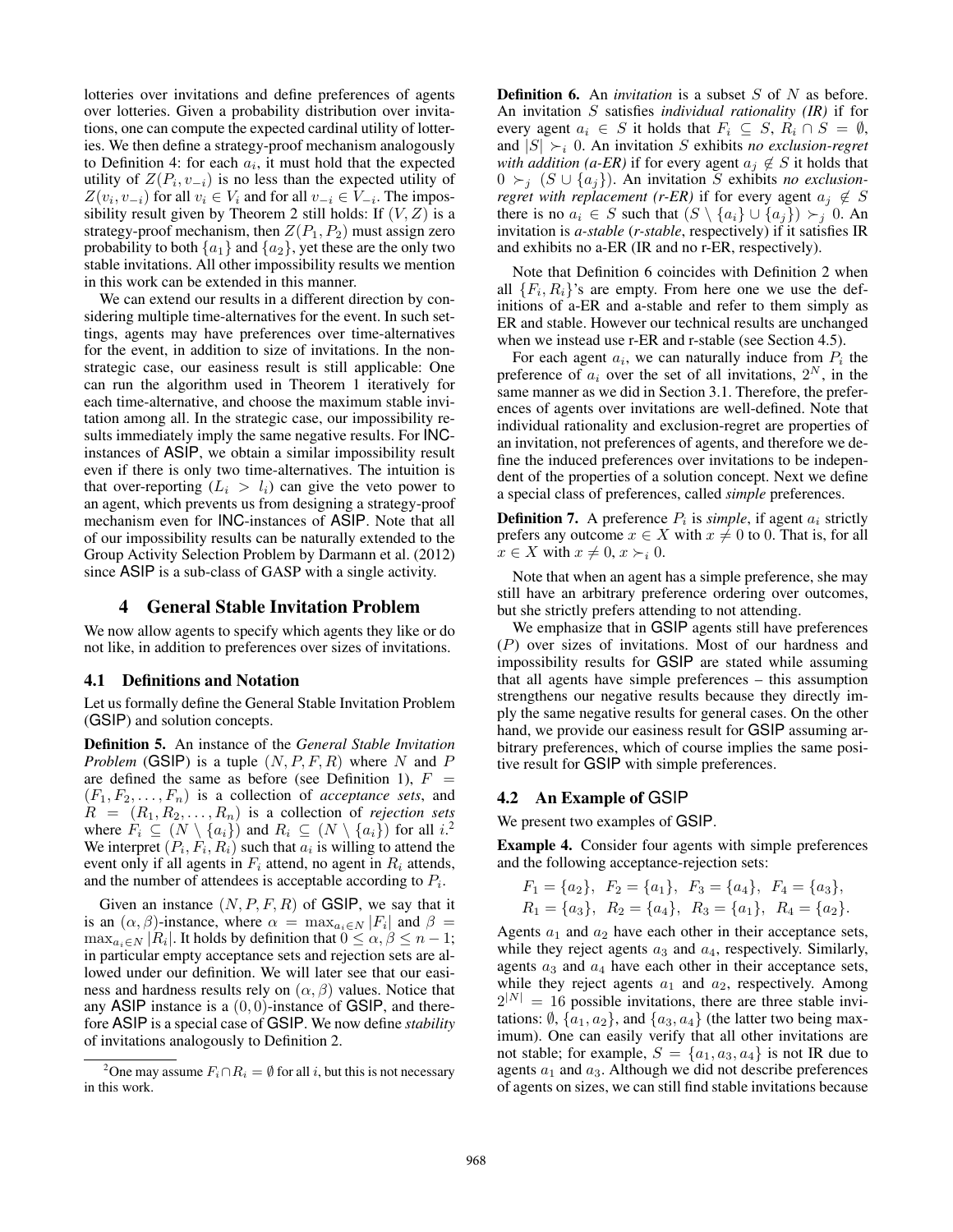they all have simple preferences. Note that this example is a  $(1, 1)$ -instance of GSIP with simple preferences.

### 4.3 The Non-strategic Case

The decision problem of GSIP is whether a stable invitation of size k exists given  $(N, P, F, R)$ . Computational complexity of this problem depends on  $(\alpha, \beta)$  values – recall that an instance of GSIP is an  $(\alpha, \beta)$ -instance where  $\alpha = \max_{a_i \in N} |F_i|$  and  $\beta = \max_{a_i \in N} |R_i|$ . We state NPhardness results while assuming agents with simple preferences (this strengthens our negative results) and easiness results while assuming agents with arbitrary preferences (this strengthens our positive results) whenever possible.

Note that NP-hardness for GSIP implies NPcompleteness because GSIP is clearly in NP (i.e., one can efficiently check whether a given invitation is stable).

Theorem 5 states that the decision problem of GSIP is NP-hard even if the size of all acceptance sets and rejection sets are at most one. Theorem 6 delivers a similar negative result even if acceptance sets are empty and rejection sets contain at most two agents. Most of our NP-hardness results are obtained by reducing form the MAX-2-SAT problem or the 3-SAT problem. Due to space we omit proofs.

Theorem 5. *It is NP-hard to decide whether a* (1, 1) *instance of* GSIP *admits a stable invitation of size* k*, even if all agents have simple preferences.*

Theorem 6. *It is NP-hard to decide whether a* (0, 2) *instance of* GSIP *admits a stable invitation of size* k*, even if all agents have simple preferences.*

We now consider the remaining cases of GSIP whose computational complexity is not implied by Theorems 5 and 6. We know that  $(0, 0)$ -instances of GSIP with arbitrary preferences are solvable in polynomial time (due to Theorem 1) because those are instances of ASIP. In addition if we are given  $(1, 0)$ -instances or  $(0, 1)$ -instances of GSIP with arbitrary preferences, we can find a maximum stable invitation in polynomial time.

Theorem 7. *One can find a maximum stable invitation in polynomial time, given any* (1, 0)*-instance of* GSIP *(with arbitrary preferences,* P*).*

*Proof sketch.* One con construct a directed graph where each node corresponds to an agent and each edge corresponds to membership of an agent in a rejection set. Since each node contributes at most one edge, we know that each component of  $G$  either is a tree or contains a cycle such that each node on the cycle is the root of a tree. By utilizing this structure, we can determine for fixed  $k$  whether a stable invitation of size  $k$  exists in polynomial time via a dynamic programming algorithm.

Theorem 8. *One can find a maximum stable invitation in polynomial time, given any* (0, 1)*-instance of* GSIP *(with arbitrary preferences,* P*).*

*Proof sketch.* We can use a similar technique that was described in the proof sketch of Theorem 7.  $\Box$ 

We emphasize that our algorithms for Theorems 7 and 8 rely on the restriction that each agent's acceptance set (rejection set, respectively) is limited to singleton or empty sets.

Finally, we consider  $(2, 0)$ -instances of GSIP. In this subclass of GSIP, the decision problem is in P if we assume simple preferences, whereas it is NP-hard if we assume arbitrary preferences.

Theorem 9. *It is NP-hard to decide whether a* (2, 0) *instance of* GSIP *admits a stable invitation of size* k*, when agents may have arbitrary preferences.*

**Lemma 1.** *Given any*  $(\alpha, 0)$ *-instance of* GSIP *with simple preferences, the full invitation is the unique maximum stable invitation.*

*Proof.* Consider  $S = N$ , the full invitation. S exhibits no ER by definition because there is no  $a_i \notin S$ . For all  $a_i \in S$ , we know that  $F_i \subseteq S = N$  and  $R_i = \emptyset$  as  $\beta = 0$ . Therefore S is individually rational and stable. Since  $S = N$ , it is indeed the unique maximum stable invitation.

While Lemma 1 is easy to prove, it is worth noting that the interests of the agents and organizer align in this case, which enables us to efficiently find a maximum stable invitation.

We summarize in Table 1 (on left) our analysis of computational complexity for the non-strategic case of GSIP. P denotes the existence of polynomial time algorithms and NP-C denotes NP-completeness. The entries in boldface remark the results shown in this work, and the other entries are implied by those results. For comparison, we also summarize hardness and easiness results for finding maximum individually rational (IR) invitations on the right. Notice that the only difference between the two problems is the entry for  $(\alpha, 0)$ -instances with  $\alpha \geq 2$  with arbitrary preferences. Also note that the full invitation is trivially the maximum if we look for no-ER invitations.

In what follows we state our hardness and easiness results for finding maximum IR invitations in GSIP.

Theorem 10. *It is NP-hard to decide whether a* (1, 1) *instance of* GSIP *admits an individually rational invitation of size* k*, even if all agents have simple preferences.*

Theorem 11. *It is NP-hard to decide whether a* (0, 2) *instance of* GSIP *admits an individually rational invitation of size* k*, even if all agents have simple preferences.*

*Proof sketch.* We reduce from the Maximum-Independent-Set problem in (undirected) cubic graphs, which was shown to be NP-complete (Michael R. Garey and Stockmeyer. 1976). Given a cubic graph with  $n$  nodes, we first create  $n$  agents each of which corresponds to a node. We then assign either of the two directions to each edge such that each directed edge corresponds to an agent belonging to another agent's rejection set. If we can find an assignment of directions such that each node has at most two outgoing edges, then we can construct a  $(0, 2)$ -instance of GSIP by putting at most two agents in each agent's rejection set. Using the Lovász local lemma we can show that such assignment always exists (we use Theorem 2 of the work by Shearer (1985)).  $\Box$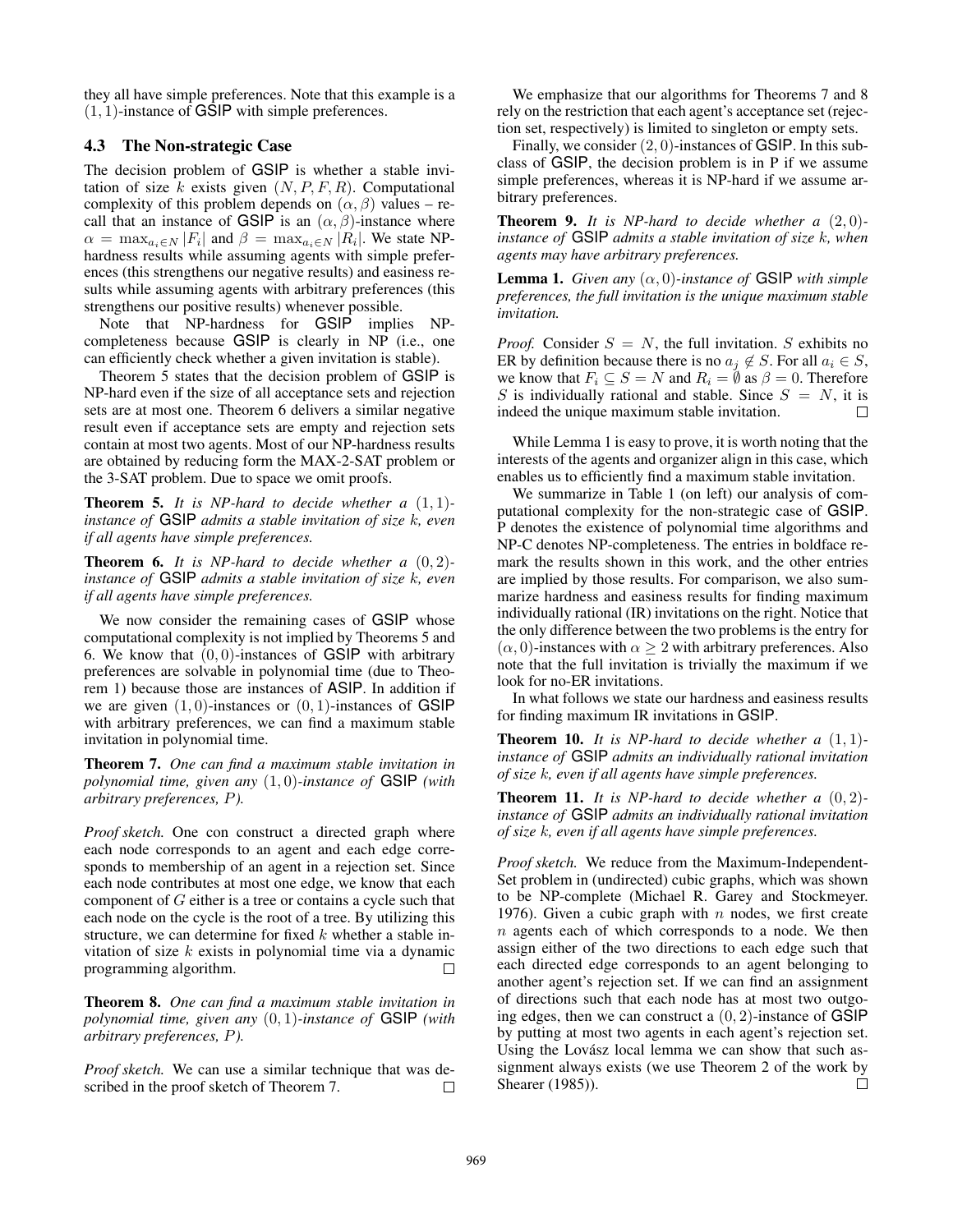|                 | Finding Max. Stable Invitations |        |        |                              |        |        | Finding Max. IR Invitations |        |        |                              |        |        |
|-----------------|---------------------------------|--------|--------|------------------------------|--------|--------|-----------------------------|--------|--------|------------------------------|--------|--------|
|                 | Simple Preferences              |        |        | <b>Arbitrary Preferences</b> |        |        | Simple Preferences          |        |        | <b>Arbitrary Preferences</b> |        |        |
|                 |                                 |        |        | $= 0$                        |        |        |                             |        |        | $\beta =$                    |        |        |
| $\alpha = 0$    |                                 |        | NP-C   |                              |        | $NP-C$ |                             |        | $NP-C$ |                              |        | $NP-C$ |
| $\alpha =$      |                                 | $NP-C$ | $NP-C$ |                              | $NP-C$ | $NP-C$ |                             | NP-C   | $NP-C$ |                              | $NP-C$ | $NP-C$ |
| $\alpha \geq 2$ |                                 | $NP-C$ | $NP-C$ | $NP-C$                       | $NP-C$ | $NP-C$ |                             | $NP-C$ | $NP-C$ |                              | $NP-C$ | $NP-C$ |

Table 1: Computational complexity of finding maximum stable invitations (on left) and maximum IR invitations (on right).

Theorem 12. *One can find a maximum individually rational invitation in polynomial time, given any*  $(\alpha, 0)$ *-instance of* GSIP *(with arbitrary preferences,* P*).*

Theorem 13. *One can find a maximum individually rational invitation in polynomial time, given any* (0, 1)*-instance of* GSIP *(with arbitrary preferences,* P*).*

# 4.4 The Strategic Case

Recall that the impossibility results for the strategic case of ASIP (namely, Theorems 2 and 3) immediately imply the same negative results for GSIP since ASIP is a sub-class of GSIP. These results are mainly due to arbitrary preferences over size of invitations, and we now consider another sub-class of GSIP where all agents have simple preferences. Recall that  $a_i$  has a simple preference if  $x \succ_i 0$  for all  $x \in (X \setminus \{0\}).$ 

When  $\beta = 0$  (i.e., all rejection sets are empty), we immediately obtain an optimal, strategy-proof mechanism due to Lemma 1. We know that the full invitation is the unique maximum stable invitation given  $(\alpha, 0)$ -instances of GSIP with simple preferences. Therefore a trivial mechanism that invites everyone is strategy-proof and optimal. When  $\beta > 0$ , we show an impossibility result as stated in Theorem 14. Although we do not formally define a mechanism and strategyproofness in the context of GSIP, the reader should assume definitions analogous to the one provided in Section 3.4.

Theorem 14. *No strategy-proof mechanism can find a stable invitation, even if it exists, for an arbitrary*  $(\alpha, \beta)$  *instance of* GSIP *when* β > 0*. This remains true even if all agents have simple preferences.*

*Proof.* Consider a  $(0, 1)$ -instance of GSIP with two agents  $N = \{a_1, a_2\}$ . Assume both agents have simple preferences and their rejects sets are given by  $R_1 = \{a_2\}$  and  $R_2 = \{a_1\}$ . Given  $(R_1, R_2)$ , the only two stable invitations are  $S_1 = \{a_1\}$  and  $S_2 = \{a_2\}$ . Suppose that a mechanism chooses  $S_2$  given  $(R_1, R_2)$ . Then  $a_1$  has an incentive to misreport as if her rejection set were empty (i.e.,  $\hat{R}_1 = \emptyset$ ). Given  $(\hat{R}_1, R_2)$ , the only stable invitation is now  $S_1$  (and  $S_2$  exhibits ER due to  $a_1$ ). Since  $a_1$  prefers  $S_1$  to  $S_2$  (because  $S_1 \sim 1 \succ 0 \sim S_2$  for  $a_1$ ),  $a_1$  has an incentive to report  $\hat{R}_1$ . By symmetry  $a_2$  would have an incentive to misreport if  $S_1$  to be chosen. Thus there is no strategy-proof mechanism that can find a stable invitation for this instance.  $\Box$ 

### 4.5 From a-stability to r-stability

Recall that we defined a-stable and r-stable invitations in Definition 6, but we have so far only discussed the former.

However, our technical results (both easiness and hardness results) remain unchanged when we consider r-stable invitations instead. Specifically in the non-strategic case of GSIP, our results in Table 1 do not change (this includes ASIP). In the strategic-case, Theorem 3 implies an impossibility result for both ASIP and GSIP regardless of which definition of exclusion-regret (ER) and stability is chosen.

# 5 Contributions and Future Work

The main contribution of this work is a thorough analysis of the Stable Invitation Problem from both computational complexity perspective and game-theoretic perspective. For the former, we provide a number of easiness and hardness results on ASIP and GSIP with truthful agents. We show that finding a stable invitation or an individually rational invitation is computationally hard in general. For the latter, we show several impossibility results for mechanism design, and also provide a strategy-proof, optimal mechanism for special cases of ASIP when all agents have INCpreferences. It is worth emphasizing that we obtained positive results when the interests of agents and organizer align (via INC-preferences or empty rejection sets). We also provided a few interesting extensions of ASIP and GSIP.

While we answered many interesting questions, there are many interesting directions for future work. One interesting direction is to study a case where the organizer is interested in hosting a certain number of (identical) events such that each agent is invited to one of those events and that each event admits a stable invitation. This generalization is wellmotivated (for instance, consider a series corporate infosessions for recruiting). Other interesting directions include probabilistic algorithms and mechanisms – for instance, we can relax the individual rationality constraint and allow algorithms or mechanisms to 'fail' with a small probability. This relaxation may let us circumvent the impossibility results stated in Theorems 2, 3, and 14.

### Missing Proofs

Due to space we only provided proof sketches and omitted formal proofs. They can be found in the extended version.

#### Acknowledgements

This work was funded in part by the National Science Foundation (under grants IIS-0963478 and IIS-1347214), the U.S. Army (under grant W911NF1010250), and the Kwanjeong Educational Foundation. The authors also thank the reviewers, Eric Huang, Euiwoong Lee, and Qiang Zhang for providing fruitful suggestions.